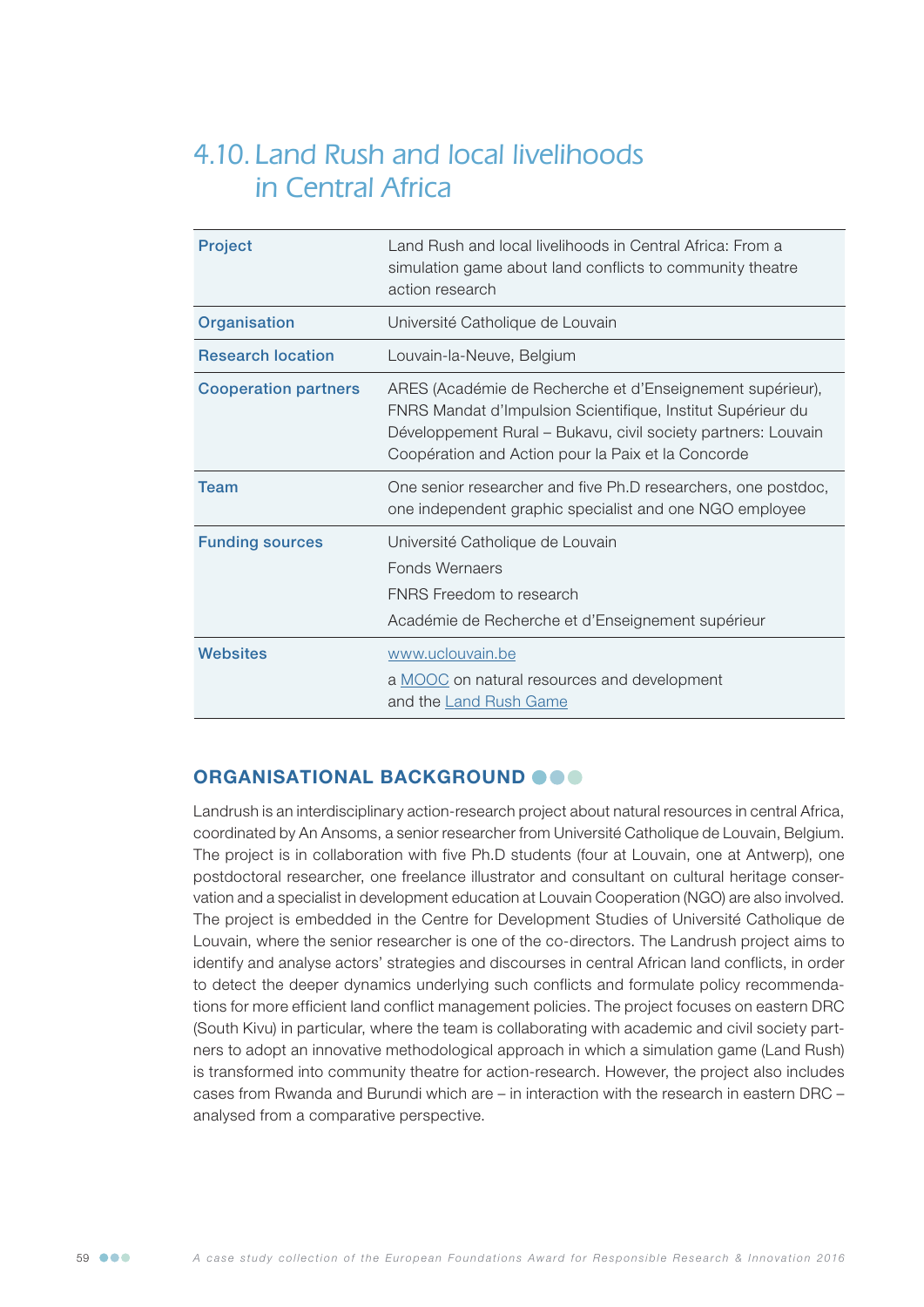## **FUNDING OOO**

The Université Catholique de Louvain and Fonds Wernaers have funded the elaboration and professionalisation of the [Land Rush Game](http://www.land-rush.org) and is currently supported by the FNRS Mandat d'Impulsion Scientifique (2015-2018). Further funding is from ARES (Académie de Recherche et d'Enseignement supérieur), the South Kivu (DRC) and the Université Catholique de Louvain.

## PROBLEM BEING ADDRESSED @@@

This project aims to provide a better understanding of how the rush for land is affecting the fabric of society, and ultimately the chances for peace and stability in Eastern Democratic Republic of Congo (DRC), Rwanda and Burundi. The project analyses how intensified competition for land affects actors' livelihoods; and which strategies and discourses these actors develop to deal with those challenges. It builds a strong partnership between academics in the North and South – in interaction with civil society organisations. The project adopts an innovative methodological approach in which a simulation game (Land Rush) is transformed into a community theatre action-research in order to access actors' hidden discourses. This project aims to inform and reflect alongside policymakers and donors through innovative advocacy tools, with the ultimate aim of improving the chances for peace and stability in Central Africa.

#### RESEARCH DESIGN AND SOLUTION OOO

The game Land Rush, developed originally for teaching purposes at Université Catholique de Louvain, simulates the complex competition for natural resources in developing countries. It models real-life dynamics in the land arena and is based on years of research on the livelihoods of farmers in the Great Lakes region of Africa. In this project, the game was transformed into a research tool. Since participants may find resource competition and agrarian change to be sensitive topics to discuss and as board games are a typically western phenomenon, the game was transformed into a theatre production. In two steps:

- 1. the researchers linked up with local NGOs working on micro-level community building and conflict resolution. With an academic team from the South and the North, a training course for animators working for the NGO partners in the field was designed. The animators served as brokers between the researchers and the research participants. At the beginning of the course the animators are invited to play the LandRush game. They then reflect on the key dynamics of the game and the animators engage in a discussion on the relevance of these key dynamics for the setting in which they work. Finally they brainstorm on ways to translate the messages from the games into a theatre sketch that appeals to the local population.
- 2. In a second step the animators perform their sketch (20-40 min) in front of the community where the research is to be carried out. After the sketch a researcher asks the public to reflect on the links between the sketch and peoples' real lives.

The method is now transformed into an instrument for action research. The team investigates – in collaboration with civil society partners – how it can be better inserted in the partners' activities and reflections.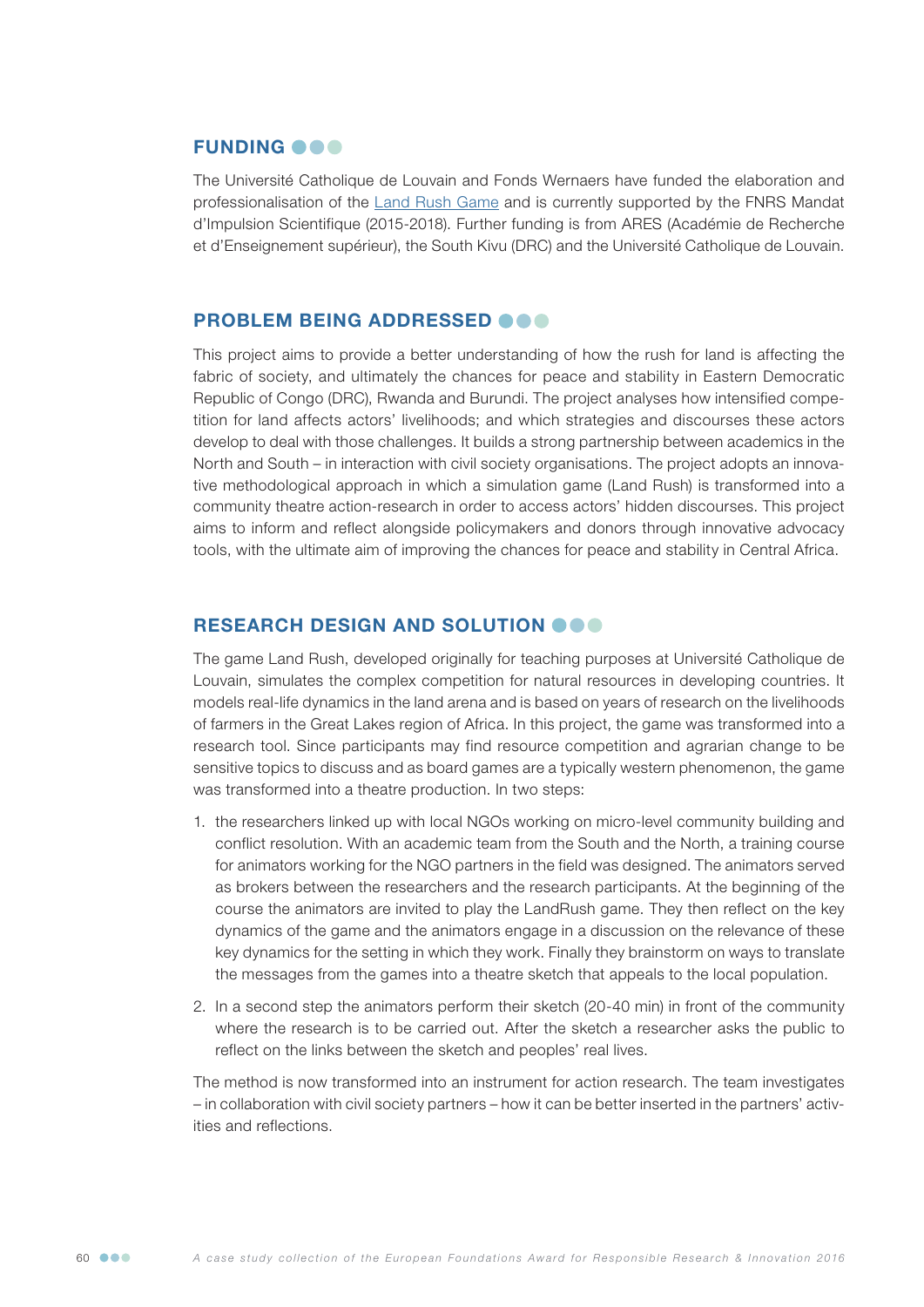# GRAND CHALLENGE BEING ADDRESSED @@@

Competition over natural resources is a worldwide societal challenge. This is all the more so in a region such as the African Great Lakes Region, characterised by overpopulation, huge land scarcity, and a history of violent conflict. Land conflicts have often played a role in the escalation of tensions into violence; and the scars of that violence continue to influence post-war negotiations over land. Tensions often remain 'under the radar' for a very long time, invisible to outsiders. As a result, it is difficult for policy makers and development practitioners to develop successful conflict management approaches.

The research methodology developed in this project allows researchers to access people's hidden transcripts. By removing the controversy from the real context and placing it in a fictional one (theatre sketch), participants can discuss real-life conflicts and feel secure enough to reveal part of their hidden transcripts. This allows researchers and civil society partners to detect the deeper dynamics in land conflicts. Moreover, the creation of the sketches with local youth theatre groups inserts a positive dynamic in the civil society partners' community building projects.

## RESPONSIBLE RESEARCH AND INNOVATION OOO

The researchers are collaborating with Congolese academic and civil society partners. Communication with these partners is very intense. Both academic and civil society partners collaborated over the course of several months on elaboration of the ARES project. The two Congolese researchers in the team (one in the final stage of his Ph.D, one who has just completed it) play a crucial role in this partnership. They have co-developed the methodology and are constantly linking the dynamics in the research team to the realities of the local partners. They have gained the legitimacy to set up a university research expertise centre in Bukavu on land conflict management (end stage of this project). The team see this research centre as an important step towards being more permanently present on the ground, with ownership in the region.

APC, the civil society partner, helped the researchers to embed the method in a broad land conflict analysis. This partnership will be further deepened in the ARES project.

The researchers are targeting different audiences. First, the researchers have made a significant effort to make their research results available to a broad public by publishing – alongside specialised academic journals – in freely accessible journals targeting academics, policymakers, opinion formers and civil society actors in the Great Lakes Region. The senior researcher has recently become a co-editor of one of those journals (*Conjonctures Congolaises*). Second, they aim to target policymakers more directly (future stage) through active advocacy. The ARES project aims to target provincial authorities (South Kivu), customary authorities, and international donors. Conferences with this core group were organised in Bukavu in May 2014 and in September 2016. The team is also working on collaboration with the local media. The local communities involved in the research will benefit from the setting up of a youth theatre group that receives long-term coaching from the civil society partner (foreseen in ARES project).

The discussions launched through the Land Rush Theatre method invite people to reflect on possible solutions to land conflicts. Through such dynamics, the project aims to contribute to local community building. The researchers have transformed some of the research results into a [MOOC on natural resources and development](https://www.edx.org/course/ressources-naturelles-et-developpement-louvainx-louv4x-1) (Louv4x, EdX), reaching out to students worldwide. There are also scholarships allowing African students to participate in the MSc program at Louvain. One of this year's Congolese Master's students will receive a Ph.D scholarship through the ARES project.